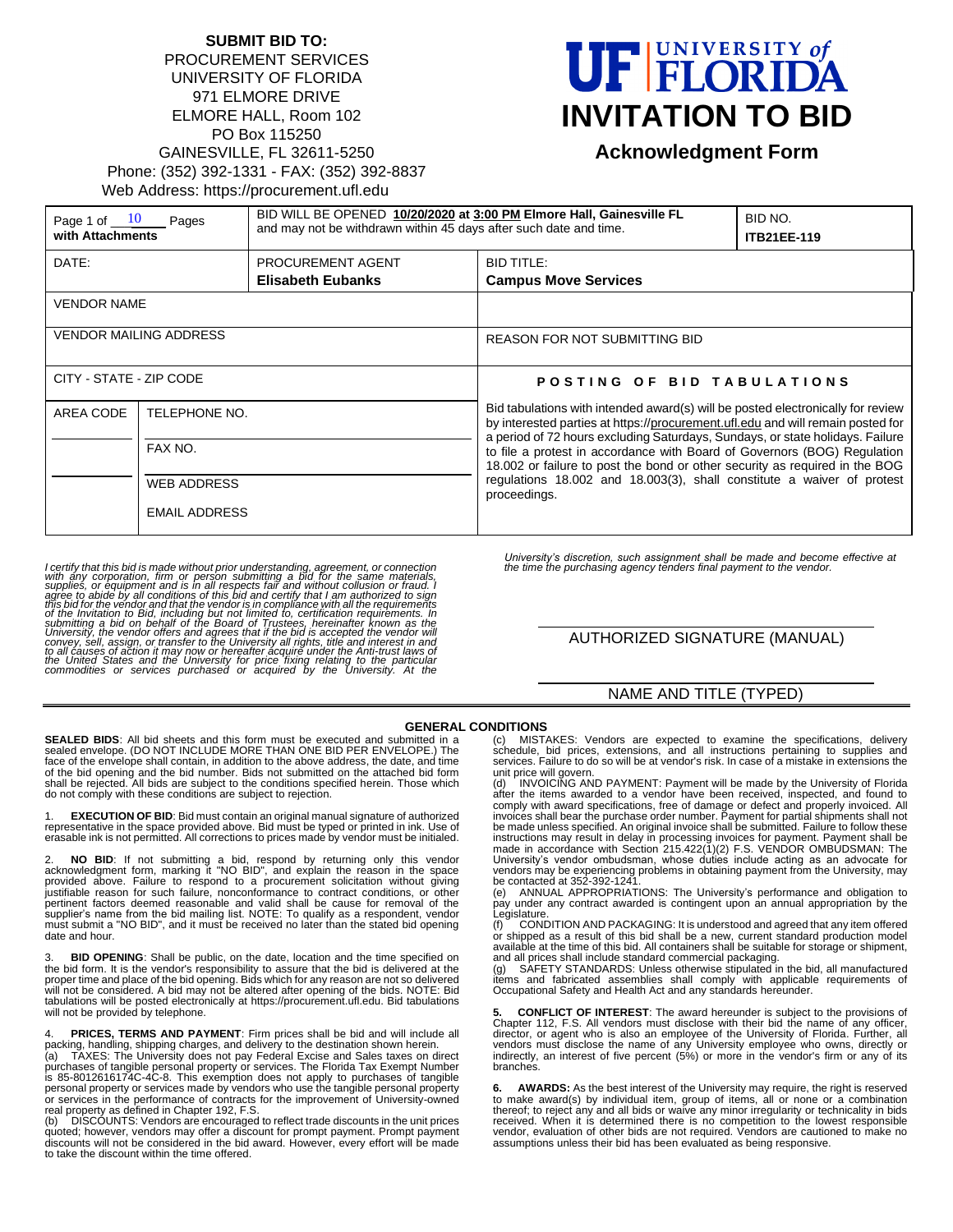**7. INTERPRETATIONS/DISPUTES**: Any questions concerning conditions or<br>specifications shall be directed in writing to the Procurement Department. Inquiries<br>must reference the date of bid opening and bid number. No interpret considered binding unless provided in writing by the University in response to requests in full compliance with this provision.

**8 NOTICE OF BID PROTEST BONDING REQUIREMENT**; Any person or entity who files an action protesting a decision or an intended decision pertaining to a competitive solicitation shall at the time of filing the formal protest, post with the University a bond payable to the University in an amount equal to: 10% of the estimated value of the<br>protestor's bid or proposal; 10% of the estimated expenditure during the contract term;<br>\$10,000.00; or whichever is less. The bond shall b all costs which may be adjudged against the person or entity filing the protest action. In lieu of a bond, the University may accept a cashier's check, bank official check or<br>money order in the amount of the bond. FAILURE OF THE PROTESTING PERSON<br>OR ENTITY TO FILE THE REQUIRED BOND, CASHIER'S CHECK, BANK OFFICIA

**9. GOVERNMENTAL RESTRICTIONS**: In the event any governmental restrictions may be imposed which would necessitate alteration of the material, quality, workmanship or performance of the items offered in this bid prior to their delivery, it<br>shall be the responsibility of the successful vendor to notify the purchaser at once,<br>indicating in writing the specific regulation wh reserves the right to accept any such alteration, including any price adjustments occasioned thereby, or to cancel the contract at no expense to the University.

**10. LEGAL REQUIREMENTS:** Applicable provision of all Federal, State, county and<br>local laws, and of all ordinances, rules and regulations shall govern development,<br>submittal and evaluation of all bids received in response and all claims and disputes which may arise between person(s) submitting a bid<br>response hereto and the University, by and through its officers, employees and<br>authorized representatives, or any other person, natural or othe knowledge by any vendor shall not constitute a cognizable defense against the legal effect thereof.

11. LOBBYING: Vendor is prohibited from using funds provided under any contract<br>or purchase order for the purpose of lobbying the Legislature or any official, officer,<br>commission, board, authority, council, committee, or d

**12. ADVERTISING**: In submitting a bid, the vendor agrees not to use the results<br>therefrom as a part of any commercial advertising. Vendor may not use the names,<br>logos, or trademarks of the University, its employees, or af written consent of the University.

**13. ASSIGNMENT**: Any contract or purchase order issued pursuant to this Invitation<br>to Bid and the monies which may become due hereunder are not assignable except<br>with the prior written approval of the purchaser.

**14. LIABILITY**: The vendor agrees to indemnify and save the University of Florida, the State of Florida and the Florida Board of Governors, their officers, agents, and<br>employees harmless from any and all judgments, orders, awards, costs and expenses,<br>including attomey's fees, and also all claims on accou between government agencies.

**15. FACILITIES**: The University reserves the right to inspect the vendor's facilities at any time with prior notice.

**16. ADDITIONAL QUANTITIES**: For a period not exceeding ninety (90) days from the date of acceptance of any offer by the University of Florida, the right is reserved to acquire additional quantities up to but not exceeding those shown on bid or the bid level<br>at the prices bid in this invitation. If additional quantities are not acceptable, the bid<br>sheets must be noted "BID IS FOR SPECIFIE

**17. SERVICE AND WARRANTY**: Unless otherwise specified, the vendor shall define any warranty service and replacements that will be provided during and subsequent to this contract. Vendors must explain on an attached sheet to what extent warranty and service facilities are provided.

**18. SAMPLES:** Samples of items, when called for, must be furnished free of expense,<br>on or before bid opening time and date, and if not destroyed, may upon request, be<br>returned at the vendor's expense. Each individual samp name, manufacturer's brand name and number, bid number and item reference.<br>Request for return of samples shall be accompanied by instructions which include<br>shipping authorization and name of carrier and must be received wi instructions are not received within this time, the commodities shall be disposed of by the University.

**19. INSPECTION, ACCEPTANCE AND TITLE**: Inspection and acceptance will be at destination unless otherwise provided. Title and risk of loss or damage of all items shall be the responsibility of the contract supplier until accepted by the University, unless<br>loss or damage results from negligence by the University. The contract supplier shall<br>be responsible for filing, processing and collec

- (a) Record any evidence of visible damage on all copies of the delivering carrier's Bill
- of Lading. (b) Report damage (Visible or Concealed) to the carrier and contract supplier confirming such reports in writing within 15 days of delivery, requesting that the carrier inspect the damaged merchandise.
- (c) Retain the item and its shipping container, including inner packing material until inspection is performed by the carrier, and disposition given by the contract supplier.
- (d) Provide the contract supplier with a copy of the carrier's Bill of Lading and damage inspection report.

20. PATENTS, COPYRIGHTS, TRADEMARKS, ROYALTIES and other Intellectual<br>Property: The vendor, without exception, shall indemnify and save harmless the<br>University and its employees from liability of any nature or kind, includ expenses for or on account of any copyrighted, patented, or unpatented invention,<br>process, or article manufactured or used in the performance of the contract, including<br>its use by the University of Florida. If the vendor u covered by letters, patent or copyright, it is mutually agreed and understood without<br>exception that the bid prices shall include all royalties or costs arising from the use of<br>such design, device, or materials in any way

**21. CONFLICT BETWEEN DOCUMENTS**: If any terms and conditions contained within the documents that are a part of this ITB or resulting contract are in conflict with any other terms and conditions contained therein, then the various documents comprising this ITB or resulting contract, as applicable, shall govern in the following order of precedence: change order, purchase order, addenda, special conditions, general conditions, specifications, departmental description of work, and bid.

**22. MANUFACTURERS' NAMES AND APPROVED EQUIVALENTS**: Any manufacturer's names, trade names, brand names, information and/or catalog numbers listed in a specification are for information and not intended to limit competition. If bids are based on equivalent products, indicate on the bid form the manufacturer's name and number. Vendor shall submit with the bid, cuts, sketches, and descriptive literature, and/or complete specifications. Reference to literature submitted with a previous bid will not satisfy this provision. The vendor shall also explain in detail the reasons why the proposed equivalent will meet the specifications and not be considered an<br>exception thereto. The University of Florida reserves the right to determine acceptance<br>of item(s) as an approved equivalent. Bids which do not are subject to rejection. Bids lacking any written indication of intent to quote an alternate brand will be received and considered in complete compliance with the specifications as listed on the bid form.

**23. NONCONFORMANCE TO CONTRACT CONDITIONS**: Items may be tested and/or inspected for compliance with specifications by any appropriate testing facilities. Should the items fail, the University may require the vendor to reimburse the University<br>for costs incurred by the University in connection with the examination or testing. The<br>data derived from any tests for compliance wi result in vendor being found in default in which event any and all reprocurement costs<br>may be charged against the defaulting vendor. Any violation of these conditions may<br>also result in the vendor's name being removed from file.

**24. PUBLIC RECORDS**: Any material submitted in response to this Invitation to Bid<br>will become a public document pursuant to Section 119.07 F.S. This includes material<br>which the responding vendor might consider to be confi claim of confidentiality is waived upon submission, effective after opening pursuant to Section 119.07 F.S.

25. DELIVERY: Unless actual date of delivery is specified (or if specified delivery cannot be met), show number of days required to make delivery after receipt of purchase order in space provided. Delivery time may become

**26. PUBLIC PRINTING - PREFERENCE GIVEN PRINTING WITHIN THE STATE**: The University of Florida shall give preference to vendors located within the state when<br>awarding contracts to have materials printed, whenever such printing can be done at<br>no greater expense than, and at a level of qualit a vendor located outside of the state.

(a) CONTRACTS NOT TO BE SUBLET: In accordance with Class B Printing Laws<br>and Regulations "Printing shall be awarded only to printing firms. No contract shall be<br>awarded to any broker, agent, or independent contractor offer

by other firms or persons."<br>(b) DISQUALIFICATION OF VENDOR: Reasonable grounds for believing that a<br>vendor is involved in more than one bid for the same work will be cause for rejection of all bids in which such vendors are believed to be involved. Any or all bids will be rejected

if there is reason to believe that collusion exists between vendors. Bids in which the prices obviously are unbalanced will be subject to rejection.<br>(c) TRADE CUSTOMS: Current trade customs of the printing industry are rec

payment will not be made until return is affected.

#### **END OF SECTION**

#### **ITB21EE-119–CAMPUS MOVE SERVICES**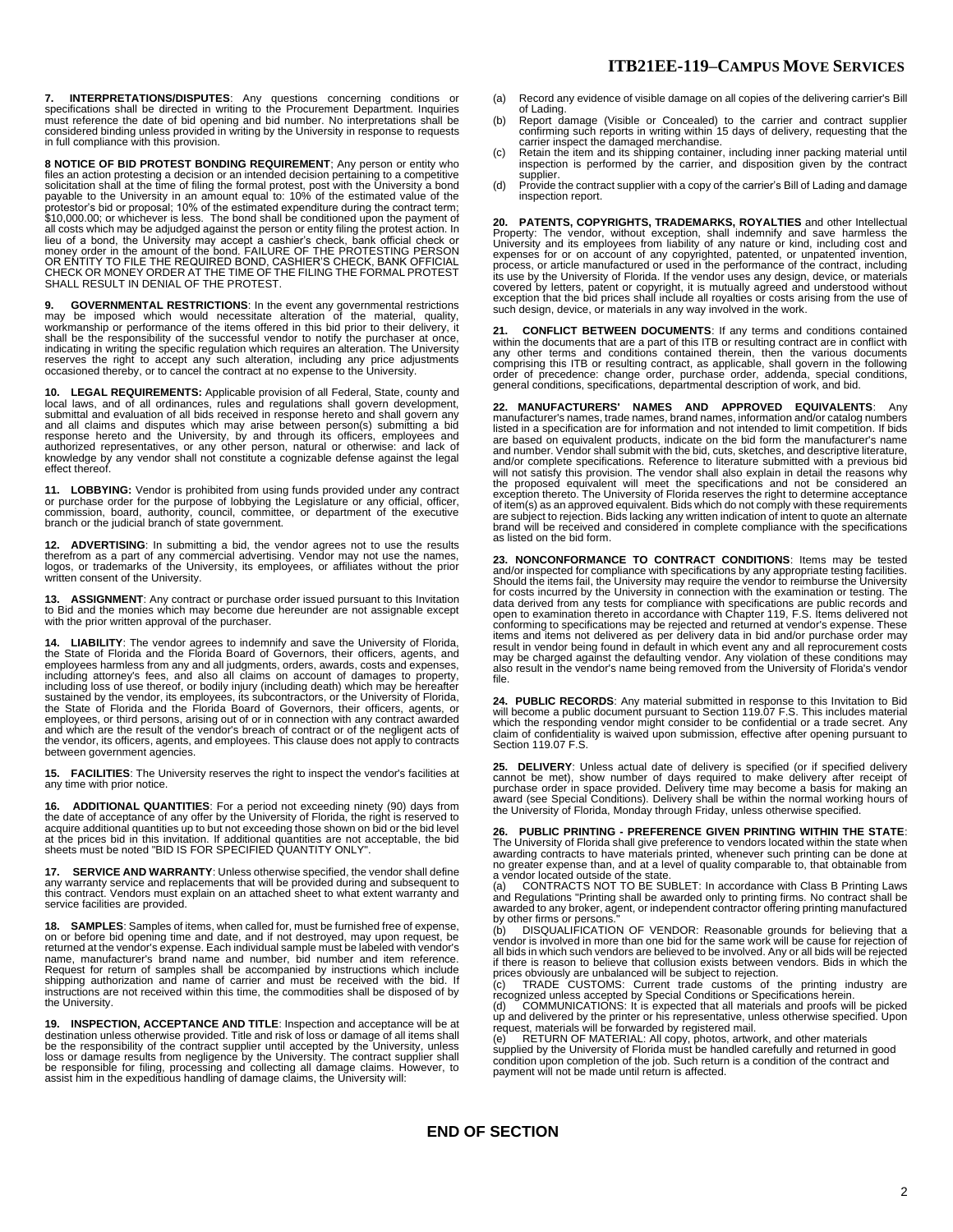#### **Summary and Technical Specifications**

## **Summary**

The University of Florida (UF) seeks to establish an indefinite quantity, firm fixed price contract to be used as the primary source for Campus Move Services. The purpose of this Invitation to Bid is to establish a pool of vendors authorized to provide office, library, classroom, storage and other moving services for the University of Florida Campus. The campus moving services solicited herein will supplement the current services provided by UF's Facility Services. Information on the services provided by Facility Services may be found here: <https://www.facilitiesservices.ufl.edu/departments/building-services/>.

The entire UF spend for campus moving services for the 2019-2020 fiscal year totaled \$6,663,762.43. UF's 2019-2020 expenditures is provided for informational purposes only. As it is not possible to determine the precise number of campus moves that may be needed, the Vendor is obligated to provide any of the move services contracted for in accordance with the Specifications, General and Special Conditions of this bid.

## **Specifications**

- **YEARLY CONTRACTS Term of Contract** The effective period of contract resulting from this bid will be 3 (three) years, with the option to renew the contract for *3 (three)* additional 1 (one) year periods; under the same terms, if it should be deemed advisable and advantageous to do so. Renewal of this contract shall be contingent upon satisfactory performance evaluations by the University.
- **Bid Response** Review the entirety of this bid document. Bid Response must include the signed Invitation to Bid (ITB) Commodity Acknowledgement Form (signature page), indicating acknowledgement and compliance with all terms therein, and the signed acknowledgement of any addenda issued regarding this ITB in addition to the Price Sheet (Attachment A).
- **Service/Supplies**  Vendor shall furnish the necessary personnel, materials, supplies (wrapping, boxes and/or tape) and equipment to facilitate moves within buildings and/or to other buildings, including moving to on campus or off campus storage.

The vendor shall be responsible for supervision of labor, clean up and disposal of all tools and equipment, clean up and disposal (including recycling) of waste materials resulting from all moves, insurance, bonds, and any other item necessary to perform the service required. The Vendor shall satisfactorily perform the work and services at the time specified. Acceptability of the work is subject to approval of the University of Florida's representative(s).

The University shall pay a flat hourly rate; therefore, contractors shall include all applicable cost for trucks, labor, tools/equipment, travel time and overhead in the total cost for labor. Moves shall take place during regular working hours, 8:00AM to 5:00PM.

Required types of moves may include but are not limited to, moving offices, libraries and laboratories. Types of University property to be moved may include but are not limited to, office and library furniture, shelving, books and publications, computers, band instruments.

Some jobs may require disassembly of modular furniture, cubicles, etc., and may also include packing and/or unpacking, labeling, and boxing of University property. Each job will require close coordination and communication between the University Department and the Vendor.

Awarded vendors will be listed on the UF Procurement Services website along with Facility Services as service providers.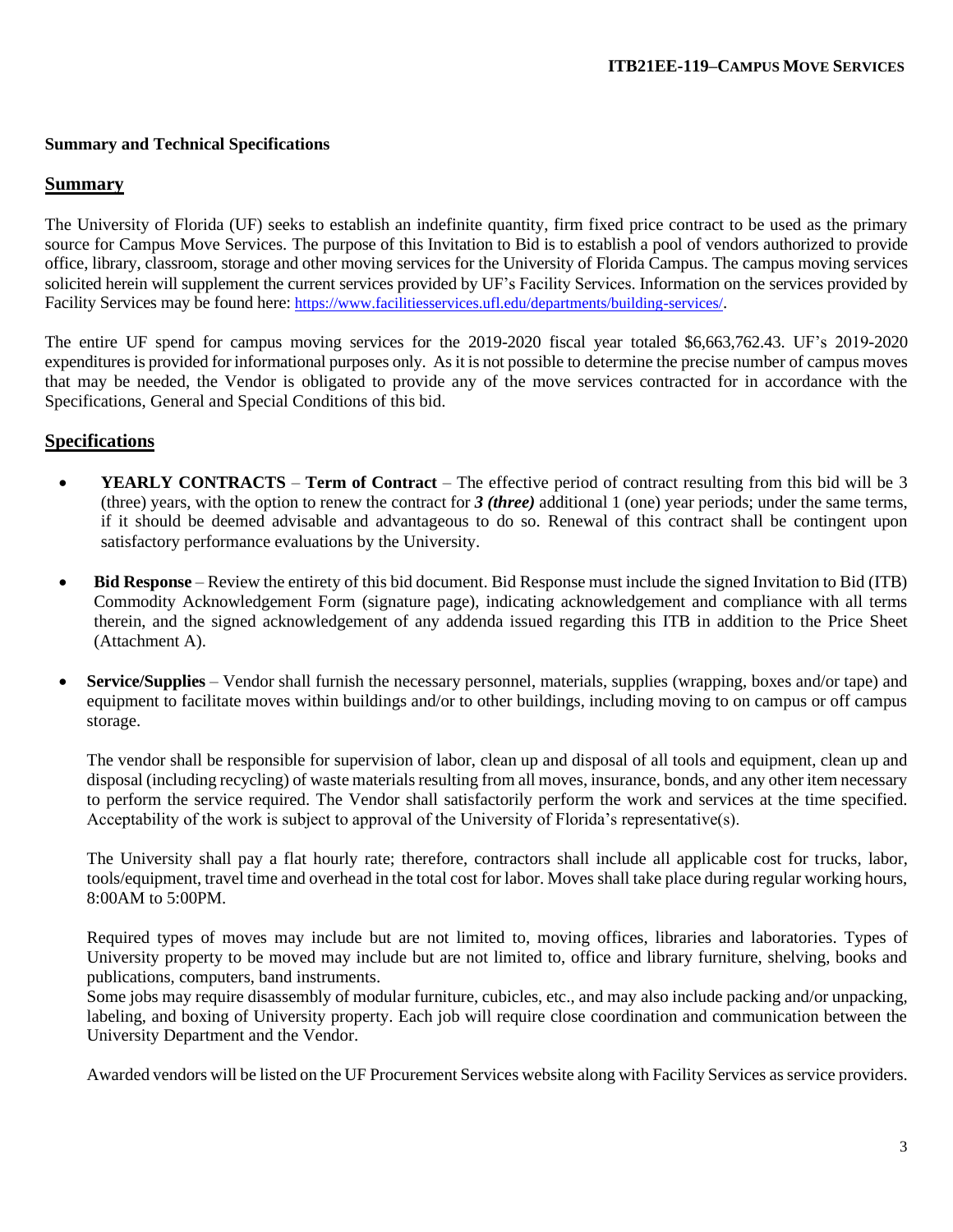### **ITB21EE-119–CAMPUS MOVE SERVICES**

• **Personnel** – Vendor shall employ competent, qualified workers who are capable of performing the required services. All personnel provided shall be appropriately supervised and directed by trained, qualified supervisors. Vendor's staff shall be citizens of the U.S. or have proof of right-to- work status. The Vendor shall be in compliance with all federal and state immigration laws. The Vendor shall not assign duties at any University facility to any individual who within the preceding five years has been convicted of any felony or convicted of any misdemeanor involving theft, embezzlement or fraud.

Contractor will, upon limited notice, be capable of providing a number of employees necessary to attend to emergency situations. Call-in employees shall be available to replace sick, vacationing, or absent employees. They shall meet all the requirements of regularly scheduled employees.

- **Identification** Vendor employees shall be required to wear a uniform and ID badge at all times while during work hours. The ID badge shall include a photograph of the employee, the employee's name and the name of the company he/she represents. All clothing should be clean, in good repair, and of appropriate size. Shoes must be closed toed and have non-skid/non-marking soles. Any Vendor employee who is not properly attired or not displaying their ID badge will not be allowed to work in any university facility. Earphones, earbuds, radios and other personal devices are not to be used during the performance of job duties (with the exception of 2-way devices used for work communication).
- **Sexual Harassment**  Federal law and the policies of the University prohibit sexual harassment of University employees or students. Sexual harassment includes any unwelcome sexual advance toward a University employee or student, any request for a sexual favor from a University employee or student, or any other verbal or physical conduct of a sexual nature that is so pervasive as to create a hostile or offensive working environment for University employees, or a hostile or an offensive academic environment for University students. University vendors, subcontractors and suppliers for this project are required to exercise control over their employees so as to prohibit acts of sexual harassment of University employees and students. The employer of any person who the University, in its reasonable judgment, determines has committed an act of sexual harassment agrees as a term and condition of the Agreement to cause such person to be removed from the project site and from University premises and to take such other action as may be reasonably necessary to cause the sexual harassment to cease.
- **Quote Requirement** Quotes will be provided by the Vendor for each move request. The UF department in need of move services will contact the Vendor and request a quote. The vendor will quote the hourly rate as awarded from this bid. Once a purchase order is issued from the quote provided, the quote is considered a firm fixed price quote. Price adjustments are only granted if there is a change in the scope of work. As soon as the vendor is aware of the change in scope of work they must notify the department of any change in cost. Preferably the vendor will provide a revised quote including the additional scope of work.
- **Placement of Orders** The following office may issue purchase orders against any contract resulting from this bid:

University of Florida Procurement Services 971 Elmore Hall Room 106 (PO Box 115250) Gainesville FL 32611-5250

Orders will be placed by Purchase Order for the total amount quoted by the Vendor. UF Pcard may be used when the total amount is less than \$2,000.

• **Urgent Requirements** - In the case of a bona fide emergency and the Vendor cannot meet the required time line, the University reserves the right to request services from any vendor that can meet such time line. This provision will not be used to circumvent the intent of the contract.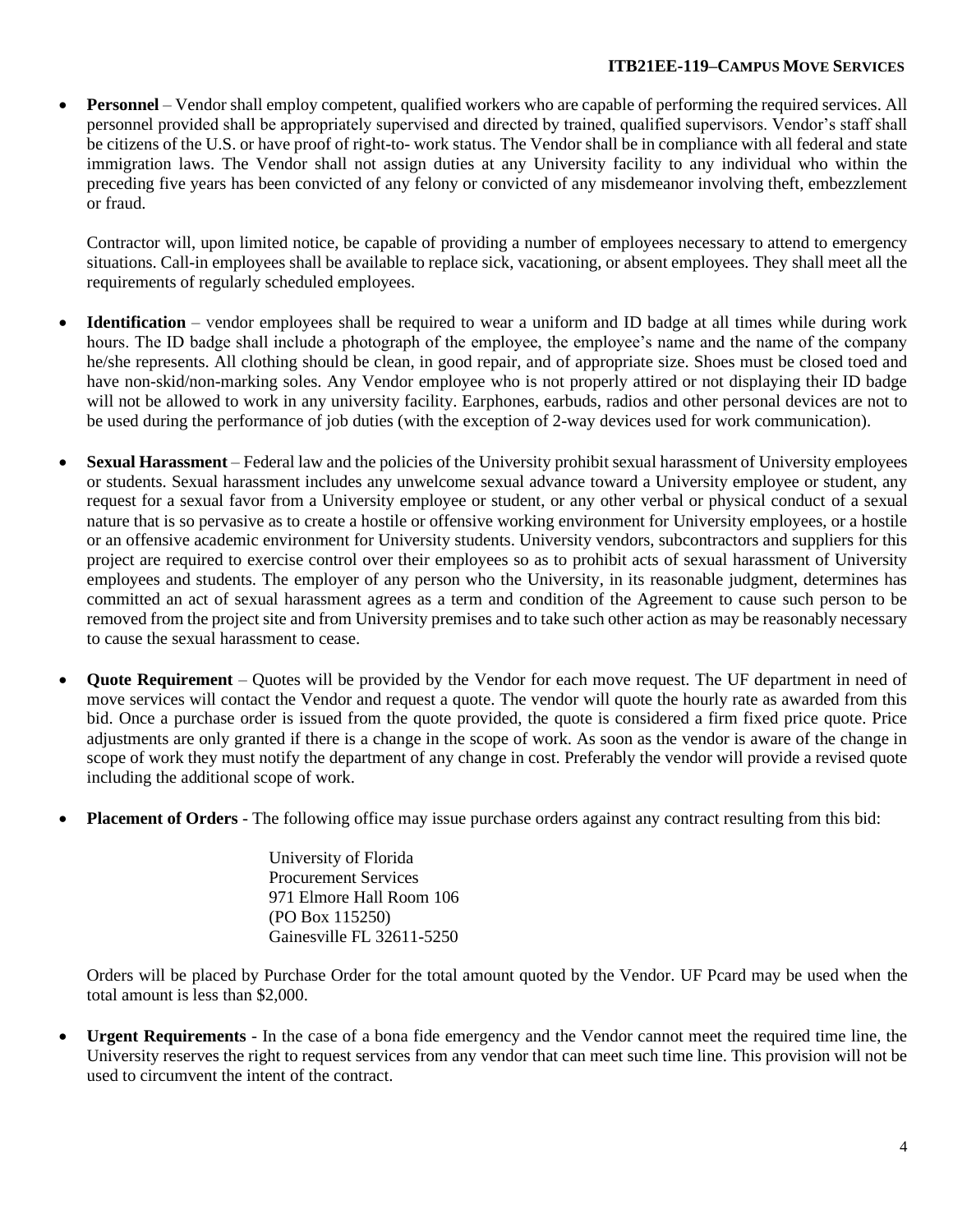# **ITB21EE-119–CAMPUS MOVE SERVICES**

- **Reports** The successful vendor agrees to furnish to the University reports showing sales made under this contract. All reporting will be in Electronic Format such as in Excel®, to be provided bi-annually and additionally year-to-date or when requested by the University and will include a summary of total sales made under this contract. Reports will also include detailed invoice level purchase history with the following fields:
	- *Date(s) of Job*
	- *Payment Type*
	- *UF Department or Customer Name*
	- *PO Number*
	- *PO Date*
	- *Invoice Number*
	- *Invoice Date*
	- *Invoice Total*
	- *Transportation Rate UOM – (Hourly, Day)*
	- *Transportation Rate*
	- *Transportation Rate – Total*
	- *Number of Vehicles Used*
	- *Hourly Labor Type – (Regular, Overtime)*
	- *Hourly Labor Type – Position (Regular, Supervisor)*
	- *Hourly Labor Rate*
	- *Hourly Labor Rate – EXT/Total*
	- *Number of People on Job.*
	- *Number of Hours for Job*
	- *Consumables "List" Total*
	- *Consumables net total*
	- *Consumables QTY total*
	- *Specialized Equipment Used "List" Total*
	- *Specialized Equipment Used Net Total*
	- *Storage Interval*
	- *Storage Rate Per Cubic Feet Per Month*
	- *Storage – Cubic Feet*
	- *Percentage of Discount on Storage*
	- *Percentage of on Time Load and Delivery*
- **Remediation** In the event pricing or discount levels reflected on invoices do not match the pricing levels as stated in the agreement the University and Vendor will work together to calculate and issue an appropriate credits or refunds.

**Line Item pricing with not be reviewed at this time and bids will only be acknowledged.** The University of Flotrida reserves the right to reject any or all bids, and to waive irregularities in the bids and /or procedure.

## **Non-Technical Specifications**

**1. INVITATION TO BID FORM** – In order to be considered for the award, the bid must be submitted using the University of Florida's Invitation to Bid/Bidders Acknowledgment Form along with: one (1) complete original bid, one (1) copy, and one (1) complete original bid in digital format (flash drive or CD) in a sealed envelope.

In order to be considered for the award, Bids must include the following information on the outside of the envelope: *BID NUMBER (ITB21EE-119), DATE AND TIME OF BID OPENING, AND COMPANY NAME*.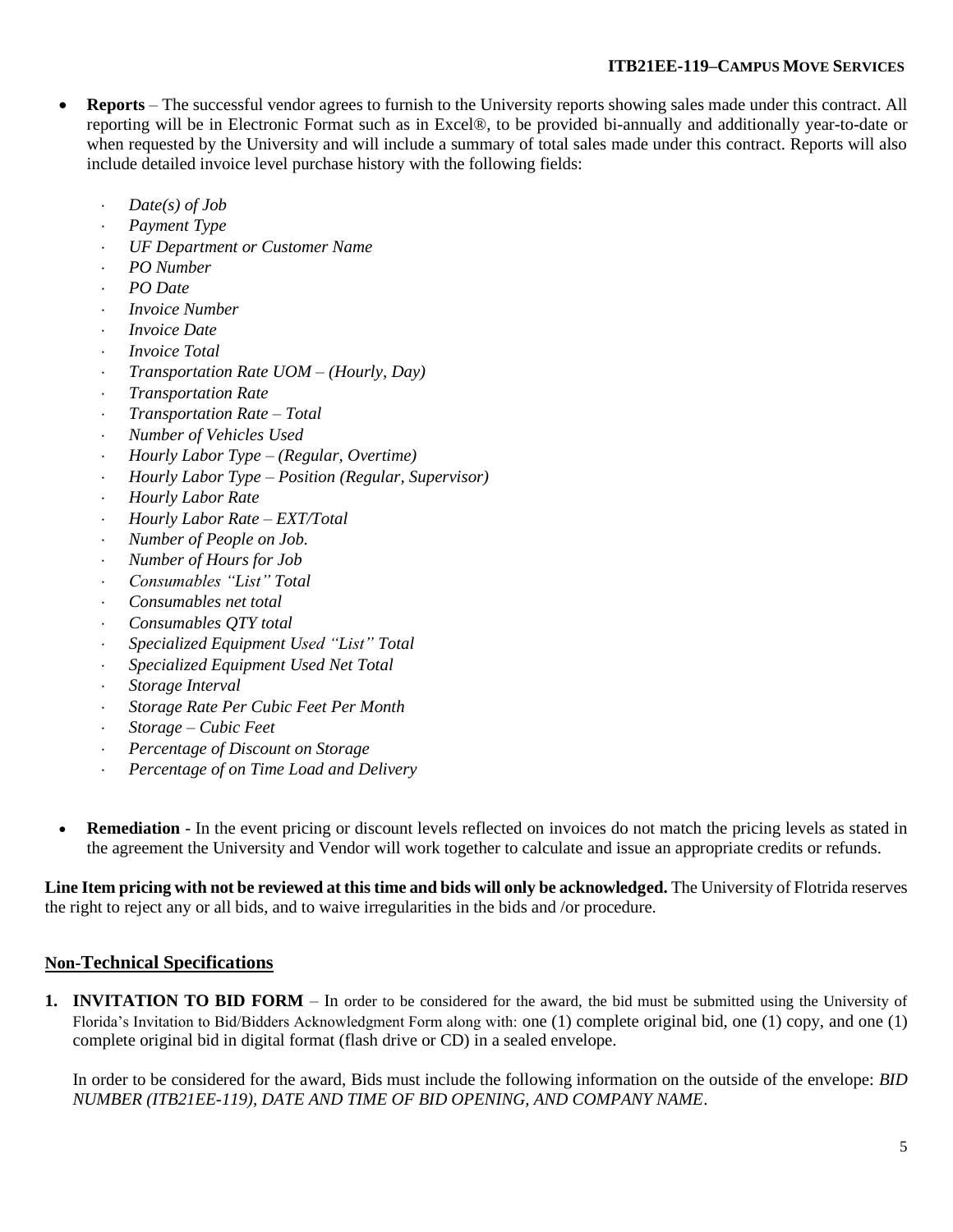Bid Response must be received on or before **3:00PM (EST) on Tuesday, October 20, 2020**, at the following address:

University of Florida Procurement Services Attn: Elisabeth Eubanks 971 Elmore Drive (Elmore Hall) Gainesville, FL 32611

**2. SCHEDULE OF EVENTS** – The table below provides a tentative schedule for completion of this ITB, which may change in accordance with the University's needs:

| <b>DATE</b> | TIME       | <b>EVENT</b>                                         |
|-------------|------------|------------------------------------------------------|
| 09/25/2020  |            | Issuance of ITB                                      |
| 10/02/2020  | 5:00PM EST | Technical Questions & Inquiries Due                  |
| 10/07/2020  | 5:00PM EST | Addendum Response to Questions & Technical Inquiries |
| 10/20/2020  | 3:00PM EST | ITB Closes/Opening of Bids                           |
| 10/26/2020  |            | <b>Award Notification</b>                            |
| 11/01/2020  |            | <b>Estimated Commencement of Service</b>             |

- **3. AWARD** Award will be made to one or more vendors. Any contract(s) awarded pursuant to this Bid will be awarded to the bidder(s) with the lowest hourly rates.
	- 1) **Price Escalation** The price escalation/de-escalation rates will be mutually agreed upon and will be locked in for the first year of the contract term. Each year thereafter shall be re-negotiated at the end of each year during the term of the contract. Vendor will submit requests for price adjustments in writing to University for review in good faith and at least 30 days in advance of any adjustment implementation. Requests will include information demonstrating the estimated effect to UF of the price adjustment, in both dollar amount and percentage of total spend based on the prior contract period. All requests for acceptance of revised pricing must be substantiated by written evidence that they are the result of general industry-wide changes. Adjustments that depend in any part on an index such as the Producer Price Index (PPI) shall also include those relevant calculations. In addition, if such an index were to decrease prices should be reduced accordingly.
		- a. Any increase in price will only be effective after documented and agreed to by University.
		- b. In the event that the price of any service is reduced, Vendor shall notify Procurement Services and apply the price decrease immediately.
		- c. Notwithstanding the foregoing, in no event shall increases for moving service rates exceed the change in the Producer Price Index (PPI) Used household and office good moving [PCU48421] storage exceed the change in the (PPI) for General warehousing and storage [PCU49311]. The calculation will be by simple percentage method using the last month published that is not subject to revision.
	- 2) **Supply Requirements** The contractor shall be able to deliver all items which may be requested during the contract term in accordance with the terms and conditions of this bid. In the event the contractor cannot supply any item for any reason, it will be the contractor's responsibility to temporarily supply another item of equivalent quality at contract prices as an emergency measure, subject to prior approval of University Purchasing. Determination of equivalency of the item shall be the responsibility of University Purchasing, whose decision shall be final.
- **4. INQUIRIES** The University will not give verbal answers to inquiries regarding the specifications or verbal instructions prior to or after the award of the bid. A verbal statement regarding same by any person shall be non-binding. The University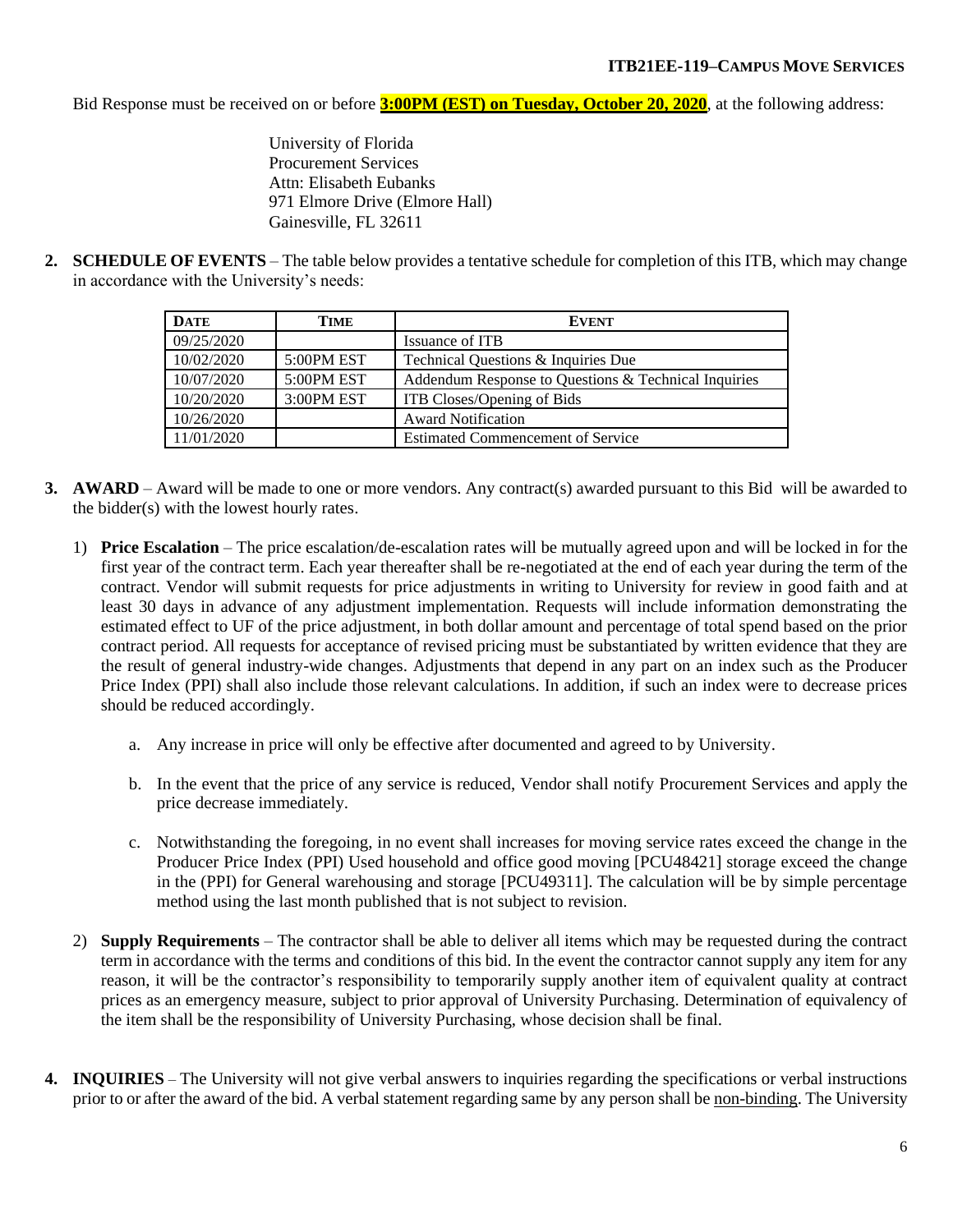is not liable for any increased costs resulting from the Bidder accepting verbal direction. All changes, if necessary, shall be made by written addendum to the bid.

Any explanation desired by Vendors must be requested of the University of Florida Procurement Services in writing. If an explanation is necessary, a reply shall be made in the form of an addendum, a copy of which will be forwarded to each Vendor who has received a set of the bid documents from the University. Vendors obtaining bid documents from any other source must notify the University of their name, address, telephone, and facsimile numbers in order to receive any addenda. Direct all inquiries to Elisabeth Eubanks via e-mail at [eeubanks@ufl.edu.](mailto:eeubanks@ufl.edu) The bid number, ITB21EE-119, must be in the subject line of all e-mail communications.

Questions must be submitted on or before **Friday, October 2, 2020, by 5:00PM (EST)**. Questions submitted after this deadline will not be answered.

**5. BID DELIVERY** – If this bid will be mailed through the U. S. Postal Service as regular mail, address the bid to the PO Box as shown on the Invitation to Bid Acknowledgment Form.

If a company representative plans to attend the bid opening; if the bid will be hand delivered; or if the bid will be delivered by a service other than the U. S. Postal Service regular mail, i.e., Federal Express, Airborne, United Parcel Service, Courier, U. S. Postal Express Mail, etc., address the bid to the Building and room number as shown on the Invitation to Bid Acknowledgment form.

- **6. BID OPENING** Sealed bids will be opened will be held remotely via Zoom on **Tuesday, October 20, 2020, at 3:00PM (EST)**. A link to the Zoom meeting will be posted on the Schedule of Bids page of the Procurement website at [https://procurement.ufl.edu/vendors/schedule-of-bids/.](https://procurement.ufl.edu/vendors/schedule-of-bids/)
- **7. AVAILABILITY OF FUNDS** The State of Florida's and the University's performance and obligation to pay under this contract is contingent upon an annual appropriation by the Legislature of the State of Florida.
- **8. INSURANCE** The Contractor shall purchase from and maintain with a company or companies, lawfully authorized to do business in Florida and acceptable to the University, such insurance as will protect the Contractor from claims arising out of or resulting from the Contractor's operations under the Contract and for which the Contractor may be legally liable, whether such operations be by the Contractor or by a Subcontractor or by anyone directly or indirectly employed by any of them, or by anyone for whose acts any of them may be liable. All insurance policies shall be issued and countersigned by representatives of such companies duly authorized for the State of Florida and shall be written on ISO standard forms or their equivalents. The Contractor shall file with the University Certificates of Insurance prior to the commencement of the work and shall file certificates of insurance evidencing the renewal of such policies at least thirty (30) days prior to the date the each applicable insurance policy is scheduled to expire.Please note that the University of Florida must be named "additionally insured" on automobile and general liability policies.

Contractors Liability Insurance – The Contractor shall provide the ISO Commercial General Liability policy for general liability coverage's for limits of not less than of \$500,000 per occurrence. Coverage's shall be maintained without interruption from date of commencement of work until date of final payment.

Worker's Compensation – The Contractor shall secure and maintain for the life of this Agreement, valid Worker's Compensation Insurance as required by Chapter 440, Florida Statues.

Automobile Liability – The Contractor shall secure and maintain during the life of this Agreement, Automobile Liability insurance on all vehicles against bodily injury and property damage in the amount of at least, \$500,000 per occurrence.

**9. PROTECTION OF PROPERTY** – The successful bidder shall at all times guard against damage or loss to the property of the University or of other vendors or contractors and shall be held responsible for replacing or repairing any such loss or damage. The University may withhold payment or make such deductions as deemed necessary to insure reimbursement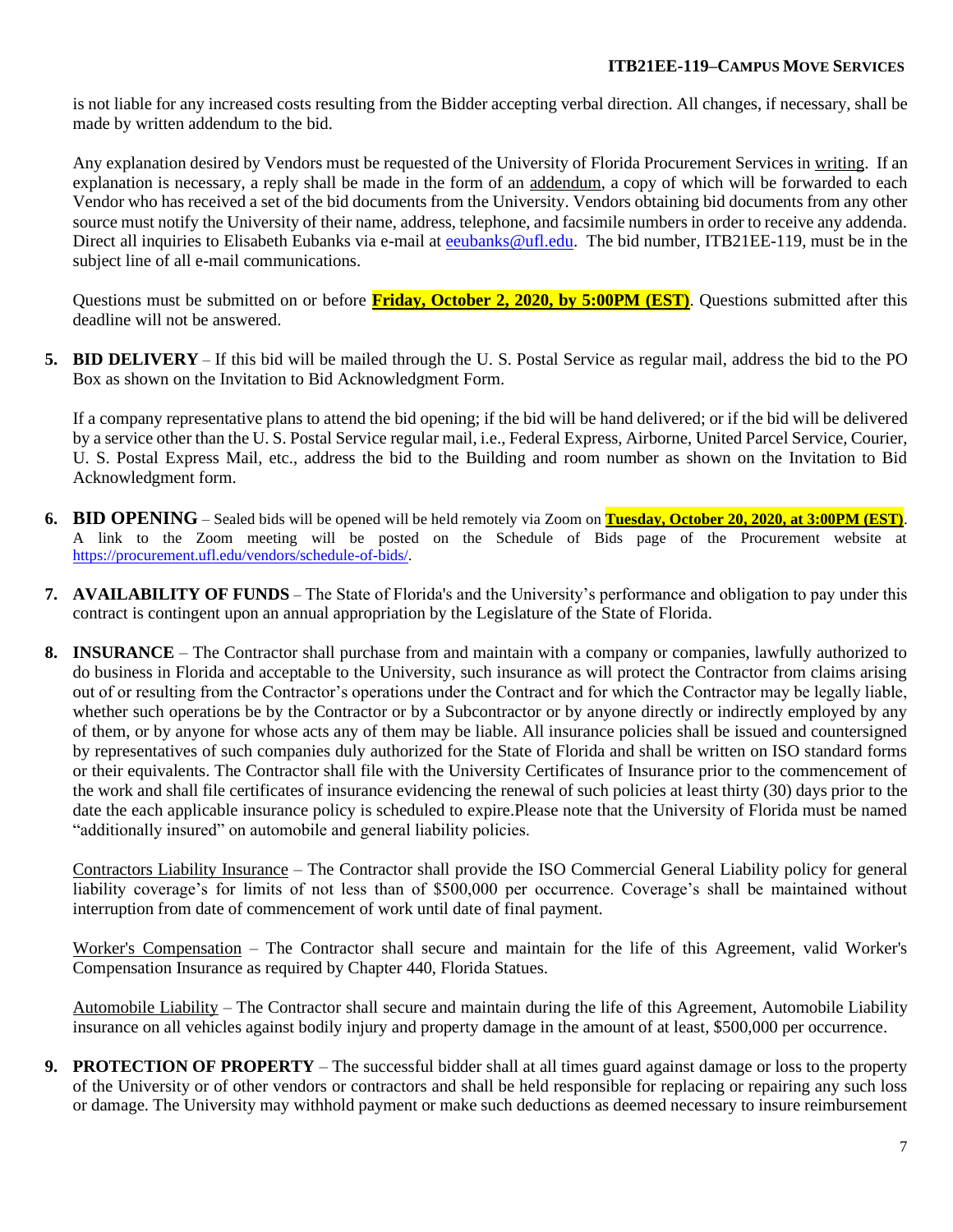#### **ITB21EE-119–CAMPUS MOVE SERVICES**

or replacement for loss or damage to property through negligence of the successful bidder or his agents. The contractor shall provide all barricades and take all necessary precautions to protect buildings and personnel.

**10. RIGHT TO TERMINATE** – In the event that any of the provisions of a contract resulting from the bid award are violated by the successful bidder, the University may serve written notice upon such bidder of its intention to terminate the contract. Such notice is to state the reason(s) for such intention to terminate the contract, and unless within ten (10) days after serving such notice upon the bidder, such violation shall cease and satisfactory arrangements for correction are made, the contract shall, upon expiration of said ten (10) days, cease and terminate, but the liability of such bidder and his surety looks finefor any and all such violations(s) shall not be affected by any such termination.

The University reserves the right to terminate the Agreement in whole or part at any time when in the best interests of the University without penalty or cause. Upon receipt of the written notice, the Successful Vendor shall immediately stop all work as directed in the notice, notify all subcontractors of the effective date of the termination and minimize all further costs to the University. In the event of termination under this provision, all documents, data and reports prepared by the Successful Vendor under the Agreement shall become the property of and delivered to the University. The Successful Vendor shall be entitled to receive just and equitable compensation for work in progress, work completed and materials accepted before the effective date of termination. Such compensation shall be the Successful Vendor's sole remedy against the University in the event of termination under this provision.

- **11. PERFORMANCE INVESTIGATIONS –** As part of the proposal evaluation process, the University may make inquires and investigations, including verbal or written references from vendor's customers, to determine the ability of the vendor to offer service.
- **12. VENDOR'S EXPENSE**  All proposals submitted in response to the ITB must be submitted at the sole expense of the Vendor, whether or not any agreement is signed as a result of this ITB. Proposers will pay all costs associated with the preparation of proposals and necessary visits to campus and other required site visits.
- **13. USE OF TERMS** The terms University of Florida, UF, University, Procurement, and Procurement Services are used synonymously in this Invitation to Bid (ITB) unless otherwise indicated. The terms vendor, bidder, proposer and contractor are used synonymously in this ITB unless otherwise indicated.
- **14. ITB INTERPRETATION –** Interpretation of the wording of this document will be the responsibility of the University and that interpretation will be final and binding.
- **15. ERRORS**  The University is not liable for any errors or misinterpretations made by the proposer in responding to this ITB.
- **16. OPEN COMPETITION** The University encourages free and open competition among vendors. Whenever possible, specifications and proposal terms and conditions are designed to accomplish the objective, consistent with the necessity to satisfy the University's needs and the accomplishment of a sound economical operation. The vendor's signature on the proposal guarantees that the prices quoted have been established without collusion with other vendors and without effort to preclude the University from obtaining the lowest possible competitive price. The vendor certifies that its officers or employees have not bribed or attempted to bribe or influence in any way on officer, employee or agent of the University.
- **17. CONFIDENTIALITY**  From the date of issuance of this ITB, until a proposal is made, the vendor must not make available or discuss his or her proposal, or any part thereof, with any employee or agent of the University, unless permitted by the University Procurement Authority, in writing, for purposes of clarification only.
- **18. EQUAL OPPORTUNITY STATEMENT** The State Universities have established equal opportunity practices which conform to both the spirit and the letter of all laws against discrimination and prohibits discrimination based on race, creed, color, sex, age, national origin, marital status or religion. To be considered for inclusion as a supplier under this agreement, the proposer commits to the following: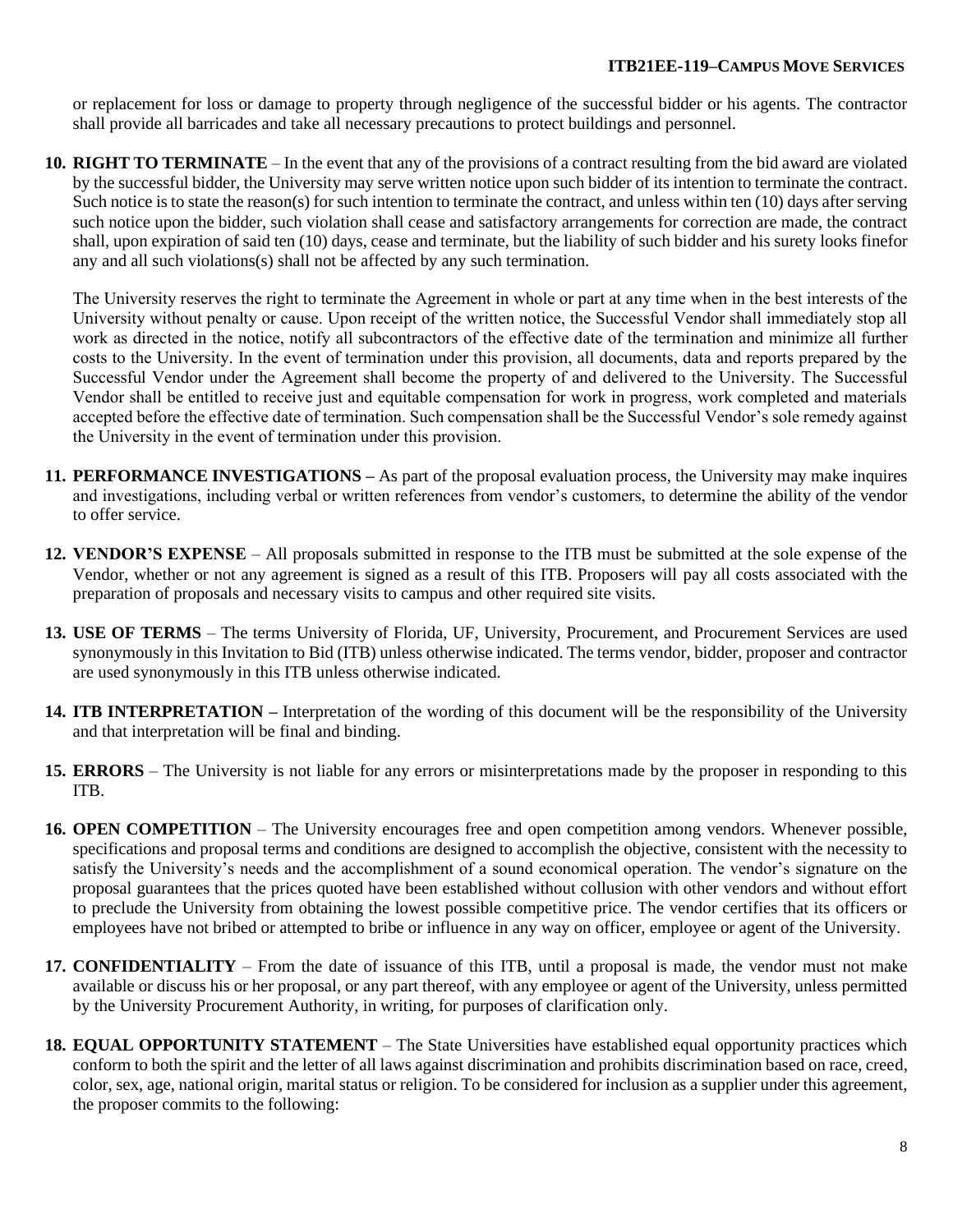- 1) The provisions of Executive Order 11246, September 24, 1966, and the rules, regulations and relevant orders of the Secretary of Labor are applicable to each order placed against this agreement regardless of value.
- 2) If the proposer expects to receive \$10,000 in orders during the first 12 months of this agreement, a complete certificate of non-segregated facilities shall be attached to the proposal response.
- 3) If the proposer expects to receive \$50,000 in orders during the first 12 months of this agreement and employs more than 50 people, standard form 100 (EEOO-1) must be filed prior to March 1 of each year.
- 4) If the proposer expects to receive \$50,000 in orders during the first 12 months and employs more than 50 people, a written program for affirmative action compliance must be maintained by the proposer, subject to review upon request by the user agencies of this agreement.

If you have already complied with the above, please indicate \_\_\_\_\_\_

- **19. PRISON REHABILITATIVE INDUSTRIES** It is expressly understood and agreed that any articles which are the subject of, or required to carry out this contract shall be purchased from Pride of Florida in the same manner and under the procedures set forth in Section 946.5l5(2), (4), Florida Statutes; and for purposes of this contract the person, firm or other business entity carrying out the provisions of this contract shall be deemed to be substituted for this agency insofar as dealings with such corporation. Contact, Terrie Brooks, Bid Administrator, PRIDE of Florida, 2720 Blair Stone RD, Suite G, Tallahassee, FL 32301.
- **20. PUBLIC ENTITY CRIME** A person or affiliate who has been placed on the convicted vendor list by the Department of Management Services, State of Florida, may not submit a proposal on a contract to provide any goods or services, including construction, repairs, or leases and may not be awarded or perform work as a contractor, supplier, subcontractor, or consultant for the University of Florida for a period of 36 months from the date of being placed on the convicted vendor list, a "person" or "affiliate" includes any natural person or any entity, including predecessor or successor entities or any entity under the control of any natural person who is active in its management and who has been convicted of a public entity crime (Rule 6C1-3.020 FAC).
- **21. FEDERAL DEBARRMENT** By signing this bid/proposal, the offeror certifies, to the best of its knowledge or belief, that the offeror and its principals are not presently debarred, suspended, proposed for debarment, or declared ineligible for the award of contracts by any Federal agency; or have not within a three-year period preceding this offer, been convicted of or had a civil judgment rendered against them in connection with a public contract or subcontract; or are not criminally or civilly charged by a governmental entity with commission of offenses; or has not within a three year period preceding this offer had a contract terminated for default by any Federal agency. (Federal Acquisition Regulation 52.209-5).
- **22. DISCRIMINATION** An entity or affiliate who has been placed on the discriminatory vendor list may not submit a bid on a contract to provide goods or services to a public entity, may not submit a bid on a contract with a public entity for the construction or repair of a public building or public work, may not submit bids on leases of real property to a public entity, may not award or perform work as a contractor, supplier, subcontractor or consultant under contract with any public entity, and may not transact business with any public entity.
- **23. SMALL BUSINESS PROGRAM** University is an equal opportunity institution and, as such, encourages the use of small businesses, including women and minority-owned small businesses in the provision of goods and services. Small businesses should have a fair and equal opportunity to compete for dollars spent by the University. Competition ensures that prices are competitive and a broad vendor base is available. Vendor shall use good faith efforts to ensure opportunities are available to small businesses, including women and minority-owned businesses. For questions about the University's Small Business Program contact the Director of Small Business and Vendor Diversity, 352-392-0380.
- **24. AMERICANS WITH DISABILITY ACT** If special accommodations are needed in order to attend a pre-proposal meeting or a proposal opening, contact Elisabeth Eubanks at eeubanks@ufl.edu, three business days prior to either Pre-Proposal meeting or Proposal opening.
- **25. OTHER PURCHASERS –** With the consent and agreement of the successful bidder(s) purchases may be made under this ITB by other state universities, community colleges, district school boards, other educational institutions, and other